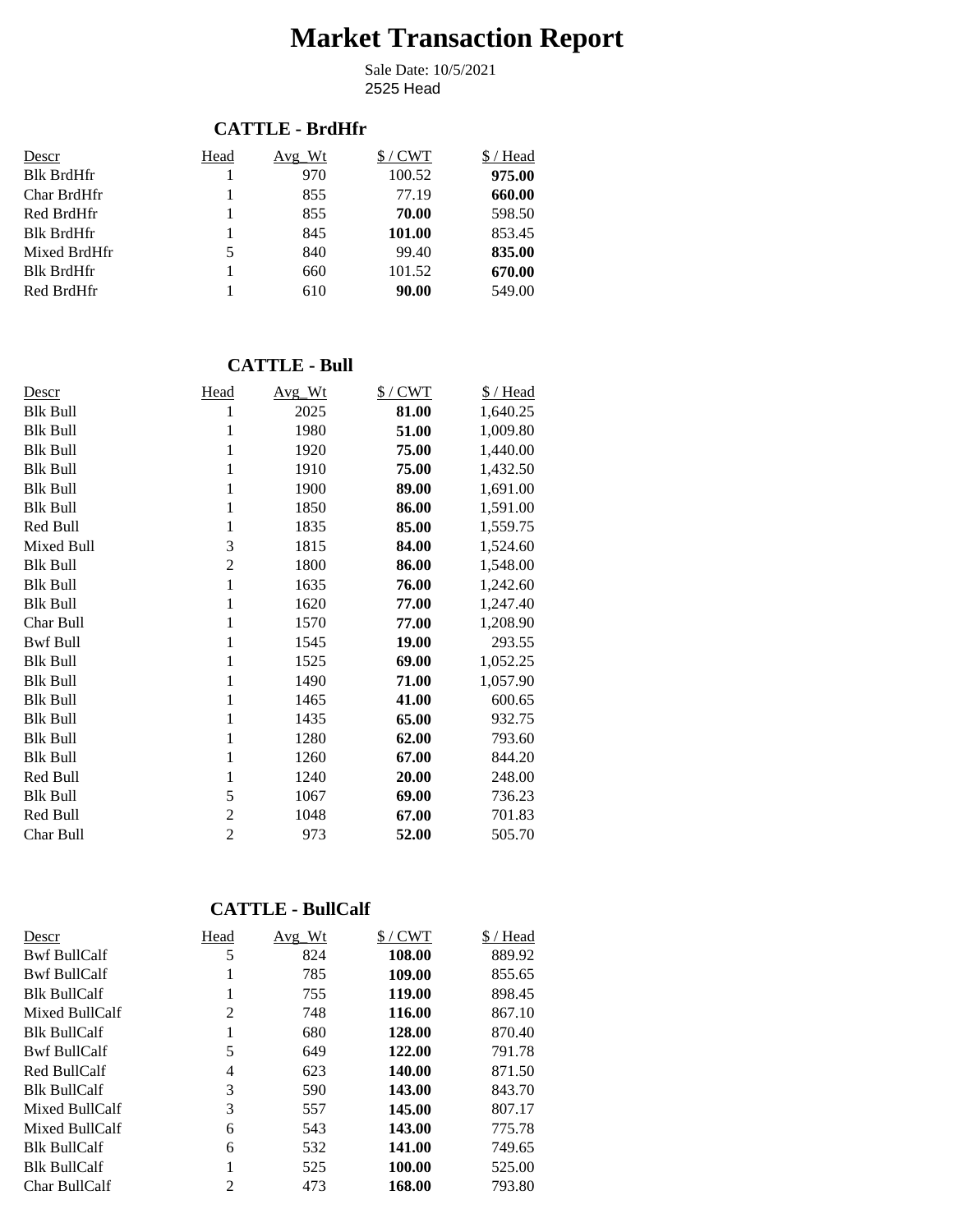| Red BullCalf<br>Mixed BullCalf | 7 | 435<br>426 | 159.00<br>161.00 | 691.65<br>686.55 |
|--------------------------------|---|------------|------------------|------------------|
| <b>Blk BullCalf</b>            |   | 425        | 150.00           | 637.50           |
| <b>Blk BullCalf</b>            |   | 420        | 163.00           | 684.60           |
| Mixed BullCalf                 | 2 | 408        | 170.00           | 692.75           |
| <b>Blk BullCalf</b>            |   | 380        | 168.00           | 638.40           |
| <b>Blk BullCalf</b>            |   | 340        | 106.00           | 360.40           |
| <b>Blk BullCalf</b>            | 2 | 335        | 183.00           | 613.05           |
| Char BullCalf                  |   | 310        | 176.00           | 545.60           |

## **CATTLE - Cow**

| Descr               | Head           | Avg_Wt | $$/$ CWT | \$/Head  |
|---------------------|----------------|--------|----------|----------|
| <b>Blk Cow</b>      | 1              | 1670   | 65.00    | 1,085.50 |
| Char Cow            | $\mathbf{1}$   | 1560   | 65.00    | 1,014.00 |
| <b>Bwf Cow</b>      | $\mathbf{1}$   | 1510   | 72.00    | 1,087.20 |
| <b>Blk Cow</b>      | $\mathbf{1}$   | 1495   | 69.00    | 1,031.55 |
| <b>Blk Cow</b>      | $\mathbf{1}$   | 1470   | 68.03    | 1,000.00 |
| Mixed Cow           | $\overline{2}$ | 1465   | 64.00    | 937.60   |
| <b>Rwf Cow</b>      | $\mathbf{1}$   | 1455   | 91.41    | 1,330.00 |
| <b>Blk Cow</b>      | $\mathbf{1}$   | 1455   | 57.00    | 829.35   |
| <b>Blk Cow</b>      | $\mathbf{1}$   | 1440   | 50.00    | 720.00   |
| <b>Blk Cow</b>      | $\mathbf{1}$   | 1440   | 70.14    | 1,010.00 |
| <b>Blk Cow</b>      | 6              | 1436   | 79.05    | 1,135.00 |
| Mixed Cow           | 3              | 1420   | 65.14    | 925.00   |
| <b>Hereford Cow</b> | $\mathbf{1}$   | 1420   | 61.00    | 866.20   |
| Mixed Cow           | $\overline{c}$ | 1415   | 64.00    | 905.60   |
| Red Cow             | $\mathbf{1}$   | 1400   | 62.00    | 868.00   |
| <b>Blk Cow</b>      | 3              | 1387   | 72.12    | 1,000.00 |
| <b>Bwf Cow</b>      | $\mathbf{1}$   | 1385   | 66.00    | 914.10   |
| <b>Bwf Cow</b>      | $\mathbf{1}$   | 1385   | 69.00    | 955.65   |
| Mixed Cow           | 5              | 1367   | 66.00    | 902.22   |
| <b>Blk Cow</b>      | $\mathbf{1}$   | 1365   | 50.00    | 682.50   |
| <b>Blk Cow</b>      | $\overline{c}$ | 1353   | 66.00    | 892.65   |
| Mixed Cow           | $\overline{c}$ | 1350   | 66.67    | 900.00   |
| <b>Blk Cow</b>      | $\mathbf{1}$   | 1345   | 66.00    | 887.70   |
| <b>Bwf Cow</b>      | $\mathbf{1}$   | 1340   | 67.00    | 897.80   |
| <b>Blk Cow</b>      | $\mathbf{1}$   | 1325   | 66.00    | 874.50   |
| <b>Blk Cow</b>      | $\mathbf{1}$   | 1320   | 64.00    | 844.80   |
| <b>Blk Cow</b>      | $\mathbf{1}$   | 1320   | 66.00    | 871.20   |
| <b>Blk Cow</b>      | $\mathbf{1}$   | 1310   | 85.88    | 1,125.00 |
| <b>Blk Cow</b>      | $\mathbf{1}$   | 1310   | 63.00    | 825.30   |
| <b>Blk Cow</b>      | $\mathbf{1}$   | 1270   | 67.00    | 850.90   |
| <b>Blk Cow</b>      | $\overline{c}$ | 1270   | 78.74    |          |
| <b>Blk Cow</b>      | $\overline{c}$ |        |          | 1,000.00 |
| <b>Blk Cow</b>      | $\overline{c}$ | 1268   | 63.00    | 798.53   |
|                     | $\overline{c}$ | 1260   | 59.00    | 743.40   |
| <b>Blk Cow</b>      | $\mathbf{1}$   | 1255   | 54.50    | 683.98   |
| <b>Blk Cow</b>      |                | 1250   | 76.00    | 950.00   |
| <b>Rwf Cow</b>      | 1              | 1245   | 60.00    | 747.00   |
| Red Cow             | $\mathbf{1}$   | 1245   | 64.00    | 796.80   |
| <b>Blk Cow</b>      | 5              | 1241   | 64.00    | 794.24   |
| <b>Blk Cow</b>      | $\mathbf{1}$   | 1235   | 56.00    | 691.60   |
| Xbred Cow           | $\mathbf{1}$   | 1230   | 65.04    | 800.00   |
| <b>Blk Cow</b>      | $\mathbf{1}$   | 1225   | 56.00    | 686.00   |
| Red Cow             | $\mathbf{1}$   | 1225   | 13.00    | 159.25   |
| <b>Blk Cow</b>      | $\mathbf{1}$   | 1215   | 94.65    | 1,150.00 |
| <b>Blk Cow</b>      | $\overline{c}$ | 1210   | 64.05    | 775.00   |
| <b>Blk Cow</b>      | $\mathbf{1}$   | 1210   | 61.00    | 738.10   |
| Red Cow             | 3              | 1203   | 74.79    | 900.00   |
| <b>Rwf Cow</b>      | $\mathbf{1}$   | 1200   | 68.75    | 825.00   |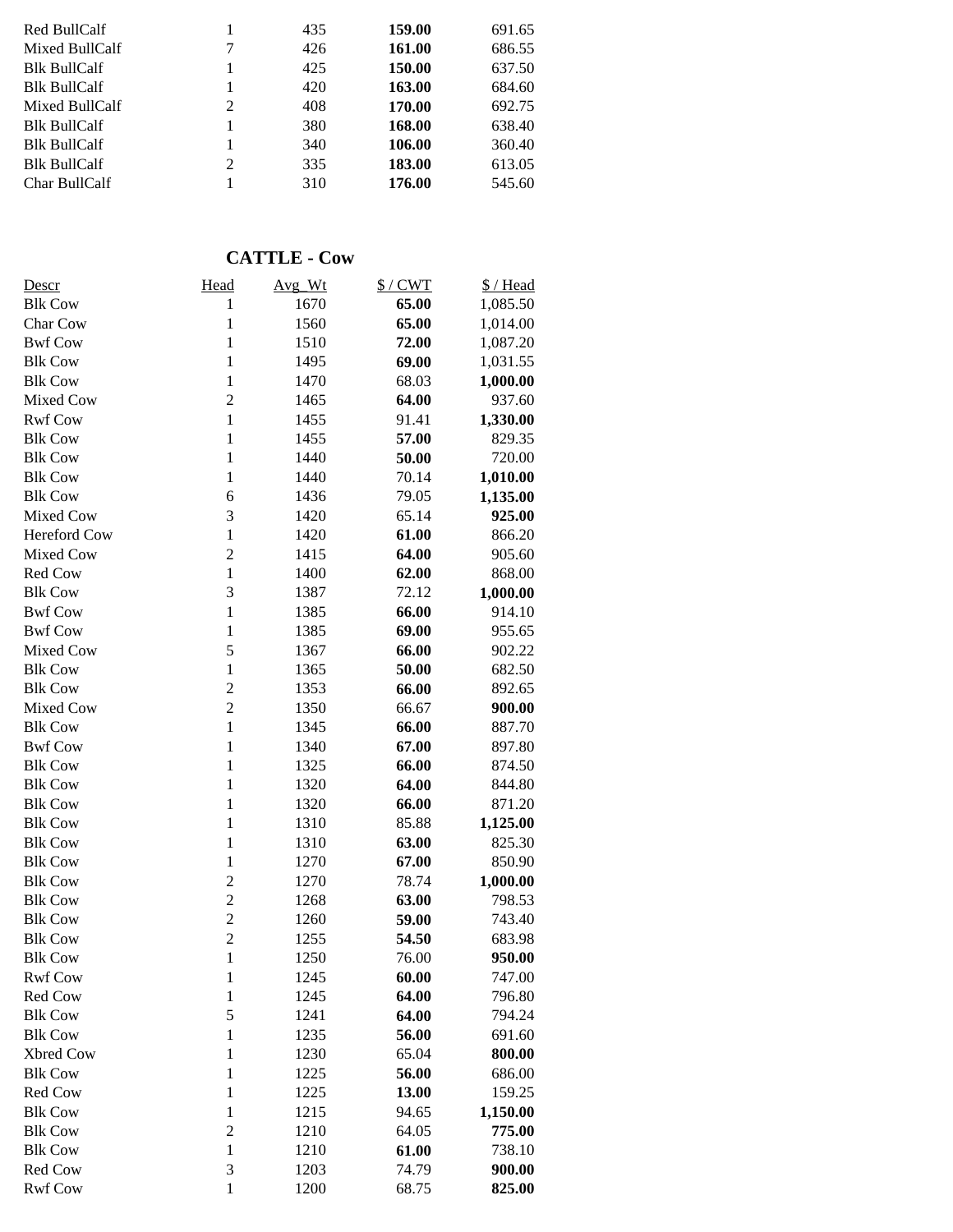| <b>Blk Cow</b> | 4              | 1198         | 53.00          | 634.68           |
|----------------|----------------|--------------|----------------|------------------|
| <b>Blk Cow</b> | $\mathbf{1}$   | 1195         | 81.59          | 975.00           |
| <b>Blk Cow</b> | $\mathbf{1}$   | 1195         | 53.00          | 633.35           |
| <b>Blk Cow</b> | $\mathbf{1}$   | 1190         | 67.23          | 800.00           |
| <b>Blk Cow</b> | $\mathbf{1}$   | 1185         | 46.00          | 545.10           |
| <b>Blk Cow</b> | $\mathbf{1}$   | 1180         | 53.00          | 625.40           |
| <b>Blk Cow</b> | $\mathbf{1}$   | 1170         | 55.56          | 650.00           |
| <b>Blk Cow</b> | $\mathbf{1}$   | 1170         | 62.00          | 725.40           |
| Xbred Cow      | $\mathbf{1}$   | 1165         | 53.00          | 617.45           |
| Hereford Cow   | $\mathbf{1}$   | 1165         | 85.84          | 1,000.00         |
| Mixed Cow      | 3              | 1160         | 57.00          | 661.20           |
| Mixed Cow      | 3              | 1160         | 52.00          | 603.20           |
| <b>Bwf Cow</b> | $\mathbf{1}$   | 1160         | 54.00          | 626.40           |
| Mixed Cow      | $\overline{2}$ | 1155         | 56.00          | 646.80           |
| <b>Blk Cow</b> | $\mathbf{1}$   | 1155         | 53.00          | 612.15           |
| Mixed Cow      | 13             | 1150         | 54.50          | 626.75           |
| <b>Blk Cow</b> | $\,1\,$        | 1150         | 50.00          | 575.00           |
| <b>Bwf Cow</b> | 3              | 1142         | 54.00          | 616.50           |
| Xbred Cow      | $\mathbf{1}$   | 1140         | 61.00          | 695.40           |
| <b>Blk Cow</b> | $\mathbf{1}$   | 1140         | 58.00          | 661.20           |
| <b>Blk Cow</b> | 12             | 1137         | 56.50          | 642.22           |
| <b>Blk Cow</b> | $\mathbf{1}$   | 1135         | 62.00          | 703.70           |
| <b>Bwf Cow</b> | $\mathbf{1}$   | 1135         | 77.09          | 875.00           |
| Mixed Cow      | $\overline{c}$ | 1133         | 50.00          | 566.25           |
| <b>Blk Cow</b> | $\tau$         | 1129         | 65.00          | 733.57           |
| Mixed Cow      | 13             | 1128         | 63.00          | 710.93           |
| <b>Blk Cow</b> | 3              | 1125         | 48.00          | 540.00           |
| <b>Blk Cow</b> | $\overline{c}$ | 1120         | 64.00          | 716.80           |
| <b>Blk Cow</b> | $\mathbf{1}$   |              | 63.00          | 699.30           |
| <b>Blk Cow</b> | $\mathbf{1}$   | 1110<br>1100 |                | 660.00           |
| Char Cow       | $\mathbf{1}$   | 1095         | 60.00          |                  |
| Mixed Cow      | $\overline{4}$ | 1088         | 43.00<br>66.67 | 470.85<br>725.00 |
| Mixed Cow      | 5              | 1086         |                |                  |
| <b>Blk Cow</b> | 5              | 1074         | 52.50<br>50.00 | 570.15<br>537.00 |
| <b>Blk Cow</b> | 3              | 1073         |                | 611.80           |
| Mixed Cow      | 5              | 1068         | 57.00          |                  |
|                |                |              | 51.00          | 544.68           |
| Char Cow       | 1              | 1060         | 62.00          | 657.20           |
| <b>Bwf Cow</b> | $\mathbf{1}$   | 1055         | 59.00          | 622.45           |
| <b>Blk Cow</b> | $\mathbf{1}$   | 1055         | 21.00          | 221.55           |
| Mixed Cow      | 11             | 1050         | 83.33          | 875.00           |
| <b>Blk Cow</b> | $\overline{c}$ | 1050         | 46.00          | 483.00           |
| <b>Blk Cow</b> | $\mathbf{1}$   | 1040         | 75.00          | 780.00           |
| <b>Bwf Cow</b> | $\mathbf{1}$   | 1025         | 81.46          | 835.00           |
| <b>Blk Cow</b> | $\overline{4}$ | 1004         | 65.00          | 652.44           |
| <b>Blk Cow</b> | $\sqrt{2}$     | 998          | 64.00          | 638.40           |
| <b>Blk Cow</b> | $\mathbf{1}$   | 990          | 65.66          | 650.00           |
| <b>Bwf Cow</b> | $\mathbf{1}$   | 985          | 27.00          | 265.95           |
| Red Cow        | $\overline{2}$ | 975          | 45.00          | 438.75           |
| Char Cow       | $\mathbf{1}$   | 960          | 45.00          | 432.00           |
| Xbred Cow      | $\mathbf{1}$   | 950          | 61.00          | 579.50           |
| <b>Blk Cow</b> | $\mathbf{1}$   | 945          | 36.00          | 340.20           |
| <b>Blk Cow</b> | $\mathbf{1}$   | 945          | 35.00          | 330.75           |
| <b>Blk Cow</b> | 9              | 917          | 50.00          | 458.33           |
| <b>Blk Cow</b> | $\mathbf{1}$   | 915          | 53.00          | 484.95           |
| <b>Blk Cow</b> | $\mathbf{1}$   | 915          | 76.50          | 700.00           |
| Red Cow        | $\mathbf{1}$   | 910          | 90.66          | 825.00           |
| Xbred Cow      | $\mathbf{1}$   | 905          | 30.39          | 275.00           |
| <b>Blk Cow</b> | $\mathbf{1}$   | 905          | 77.35          | 700.00           |
| Red Cow        | $\mathbf{1}$   | 890          | 25.00          | 222.50           |
| Xbred Cow      | $\mathbf{1}$   | 870          | 39.00          | 339.30           |
| Red Cow        | $\overline{2}$ | 850          | 44.00          | 374.00           |
| <b>Blk Cow</b> | $\mathbf{1}$   | 835          | 62.00          | 517.70           |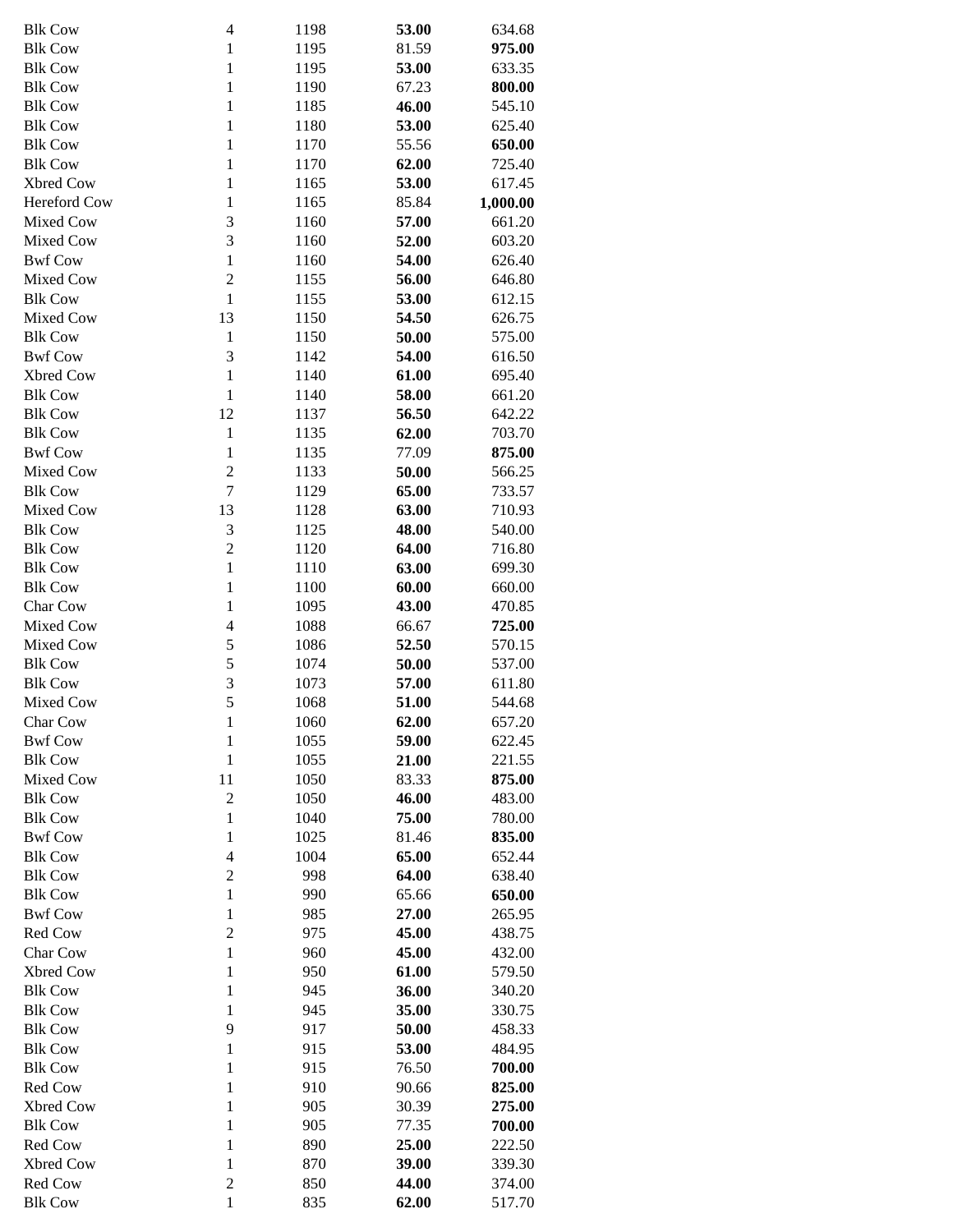| <b>Blk Cow</b>  | $\overline{2}$ | 835 | 42.00  | 350.70 |
|-----------------|----------------|-----|--------|--------|
| Red Cow         |                | 830 | 42.00  | 348.60 |
| Mixed Cow       | 3              | 828 | 55.00  | 455.58 |
| <b>Blk Cow</b>  |                | 825 | 83.00  | 684.75 |
| <b>Blk Cow</b>  |                | 805 | 73.00  | 587.65 |
| <b>Blk Cow</b>  |                | 805 | 57.00  | 458.85 |
| <b>Char Cow</b> |                | 800 | 5.00   | 40.00  |
| <b>Blk Cow</b>  |                | 800 | 85.00  | 680.00 |
| <b>Bwf Cow</b>  | 9              | 799 | 70.00  | 559.22 |
| Xbred Cow       |                | 785 | 35.03  | 275.00 |
| Xbred Cow       |                | 770 | 19.48  | 150.00 |
| <b>Blk Cow</b>  |                | 750 | 42.00  | 315.00 |
| <b>Bwf Cow</b>  | 3              | 648 | 81.00  | 525.15 |
| <b>Blk Cow</b>  |                | 620 | 102.50 | 635.50 |
| Xbred Cow       |                | 570 | 10.00  | 57.00  |

#### **CATTLE - HfrCalf**

| <u>Descr</u>       | Head           | Avg_Wt | $$/$ CWT | \$/Head  |
|--------------------|----------------|--------|----------|----------|
| <b>Blk HfrCalf</b> | 1              | 1030   | 102.00   | 1,050.60 |
| <b>Blk HfrCalf</b> | $\mathbf{1}$   | 945    | 88.00    | 831.60   |
| Mixed HfrCalf      | 8              | 758    | 127.00   | 962.82   |
| <b>Bwf HfrCalf</b> | $\mathbf{1}$   | 715    | 128.00   | 915.20   |
| <b>Bwf HfrCalf</b> | $\overline{4}$ | 709    | 126.00   | 893.03   |
| <b>Blk HfrCalf</b> | $\mathbf{1}$   | 705    | 124.00   | 874.20   |
| <b>Bwf HfrCalf</b> | 27             | 703    | 128.00   | 900.03   |
| <b>Blk HfrCalf</b> | $\overline{4}$ | 701    | 128.00   | 897.60   |
| Char HfrCalf       | $\mathbf{1}$   | 670    | 119.00   | 797.30   |
| Red HfrCalf        | 1              | 660    | 127.00   | 838.20   |
| Char HfrCalf       | $\mathbf{1}$   | 650    | 131.00   | 851.50   |
| Mixed HfrCalf      | 8              | 634    | 128.00   | 811.20   |
| <b>Blk HfrCalf</b> | $\mathbf{1}$   | 615    | 95.00    | 584.25   |
| <b>Blk HfrCalf</b> | $\overline{2}$ | 608    | 132.50   | 804.94   |
| <b>Blk HfrCalf</b> | 9              | 601    | 123.00   | 739.37   |
| Mixed HfrCalf      | 17             | 599    | 139.00   | 833.18   |
| <b>Blk HfrCalf</b> | 4              | 596    | 129.00   | 769.16   |
| <b>Blk HfrCalf</b> | 82             | 589    | 143.10   | 842.89   |
| <b>Blk HfrCalf</b> | 1              | 585    | 134.00   | 783.90   |
| Char HfrCalf       | 5              | 577    | 123.00   | 709.71   |
| <b>Blk HfrCalf</b> | $\overline{7}$ | 575    | 135.00   | 776.25   |
| <b>Blk HfrCalf</b> | 8              | 567    | 144.00   | 816.30   |
| Mixed HfrCalf      | 15             | 563    | 141.00   | 793.83   |
| <b>Blk HfrCalf</b> | 3              | 552    | 141.00   | 777.85   |
| <b>Blk HfrCalf</b> | 3              | 552    | 140.00   | 772.33   |
| <b>Blk HfrCalf</b> | $\overline{4}$ | 536    | 140.00   | 750.75   |
| <b>Blk HfrCalf</b> | 3              | 522    | 146.00   | 761.63   |
| <b>Blk HfrCalf</b> | $\mathbf{1}$   | 520    | 140.00   | 728.00   |
| <b>Blk HfrCalf</b> | 10             | 518    | 146.00   | 756.28   |
| <b>Blk HfrCalf</b> | 8              | 514    | 141.00   | 725.27   |
| <b>Blk HfrCalf</b> | $\overline{c}$ | 510    | 140.00   | 714.00   |
| <b>Blk HfrCalf</b> | 11             | 502    | 144.00   | 722.62   |
| <b>Blk HfrCalf</b> | 24             | 491    | 149.00   | 731.96   |
| Mixed HfrCalf      | 5              | 486    | 152.00   | 738.72   |
| <b>Blk HfrCalf</b> | $\mathbf{1}$   | 485    | 144.00   | 698.40   |
| Hereford HfrCalf   | $\mathbf{1}$   | 485    | 127.00   | 615.95   |
| <b>Blk HfrCalf</b> | 28             | 482    | 147.00   | 708.75   |
| Mixed HfrCalf      | 21             | 480    | 143.00   | 685.72   |
| <b>Blk HfrCalf</b> | $\overline{c}$ | 470    | 149.00   | 700.30   |
| <b>Blk HfrCalf</b> | 3              | 467    | 147.00   | 686.00   |
| <b>Bwf HfrCalf</b> | 5              | 465    | 150.00   | 697.50   |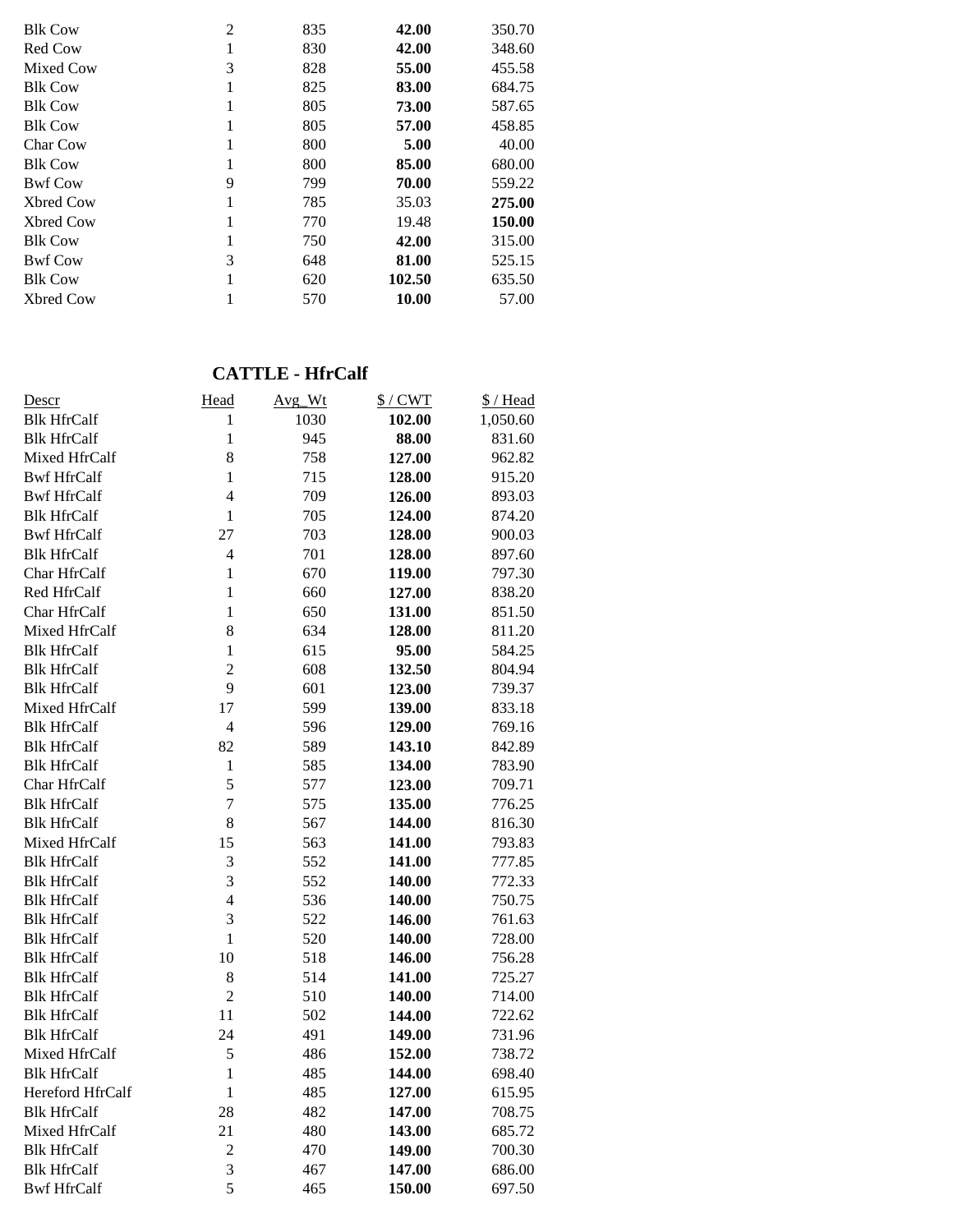| <b>Blk HfrCalf</b> | $\overline{2}$ | 455 | 146.00 | 664.30 |
|--------------------|----------------|-----|--------|--------|
| Mixed HfrCalf      | 4              | 449 | 148.00 | 664.15 |
| <b>Blk HfrCalf</b> | 6              | 438 | 152.00 | 665.00 |
| <b>Blk HfrCalf</b> | 2              | 423 | 150.00 | 633.75 |
| Char HfrCalf       | 3              | 417 | 138.00 | 575.00 |
| Mixed HfrCalf      | 7              | 409 | 159.00 | 649.63 |
| <b>Blk HfrCalf</b> | 5              | 400 | 135.00 | 540.00 |
| Xbred HfrCalf      |                | 375 | 90.00  | 337.50 |
| <b>Blk HfrCalf</b> | 6              | 370 | 150.00 | 555.00 |
| <b>Bwf HfrCalf</b> |                | 355 | 158.00 | 560.90 |
| Char HfrCalf       |                | 345 | 140.00 | 483.00 |
| Xbred HfrCalf      |                | 340 | 67.00  | 227.80 |
| <b>Bwf HfrCalf</b> |                | 340 | 160.00 | 544.00 |
| <b>Blk HfrCalf</b> |                | 340 | 35.00  | 119.00 |
| <b>Blk HfrCalf</b> | 3              | 333 | 160.00 | 533.33 |
| <b>Blk HfrCalf</b> | 8              | 316 | 160.00 | 506.00 |
| <b>Blk HfrCalf</b> |                | 315 | 158.00 | 497.70 |
| <b>Bwf HfrCalf</b> |                | 315 | 149.00 | 469.35 |
| <b>Blk HfrCalf</b> |                | 120 | 95.83  | 115.00 |

### **CATTLE - HfrYrl**

| Descr             | Head           | Avg_Wt | $$/$ CWT | \$/Head  |
|-------------------|----------------|--------|----------|----------|
| <b>Blk HfrYrl</b> | $\overline{c}$ | 1125   | 61.00    | 686.25   |
| <b>Blk HfrYrl</b> | $\mathbf{1}$   | 995    | 62.00    | 616.90   |
| Red HfrYrl        | $\mathbf{1}$   | 970    | 61.00    | 591.70   |
| <b>Blk HfrYrl</b> | $\mathbf{1}$   | 930    | 109.00   | 1,013.70 |
| <b>Blk HfrYrl</b> | 5              | 887    | 128.50   | 1,139.79 |
| <b>Blk HfrYrl</b> | 15             | 886    | 137.00   | 1,213.82 |
| Mixed HfrYrl      | 16             | 881    | 108.00   | 951.75   |
| <b>Blk HfrYrl</b> | $\mathbf{1}$   | 870    | 71.00    | 617.70   |
| <b>Bwf HfrYrl</b> | $\mathbf{1}$   | 870    | 74.00    | 643.80   |
| <b>Blk HfrYrl</b> | $\mathbf{1}$   | 865    | 115.00   | 994.75   |
| <b>Blk HfrYrl</b> | 51             | 839    | 138.00   | 1,157.85 |
| Mixed HfrYrl      | $\overline{c}$ | 830    | 124.00   | 1,029.20 |
| Mixed HfrYrl      | 3              | 815    | 127.00   | 1,035.05 |
| <b>Bwf HfrYrl</b> | $\mathbf{1}$   | 810    | 126.00   | 1,020.60 |
| Mixed HfrYrl      | 7              | 808    | 90.00    | 727.07   |
| Char HfrYrl       | $\overline{c}$ | 808    | 126.00   | 1,017.45 |
| <b>Blk HfrYrl</b> | $\mathbf{1}$   | 790    | 128.00   | 1,011.20 |
| Red HfrYrl        | $\mathbf{1}$   | 760    | 141.00   | 1,071.60 |
| Char HfrYrl       | $\mathbf{1}$   | 745    | 139.00   | 1,035.55 |
| <b>Blk HfrYrl</b> | 19             | 724    | 145.00   | 1,050.11 |
| Mixed HfrYrl      | 8              | 715    | 142.50   | 1,018.88 |
| <b>Blk HfrYrl</b> | 25             | 707    | 145.00   | 1,025.73 |
| Xbred HfrYrl      | $\overline{2}$ | 668    | 85.00    | 567.38   |
| Mixed HfrYrl      | 37             | 651    | 155.25   | 1,010.38 |
| <b>Blk HfrYrl</b> | $\mathbf{1}$   | 645    | 45.00    | 290.25   |
| Mixed HfrYrl      | 11             | 643    | 142.50   | 916.53   |
| Mixed HfrYrl      | 6              | 628    | 135.00   | 848.25   |
| <b>Blk HfrYrl</b> | $\overline{4}$ | 625    | 147.00   | 918.75   |
| Xbred HfrYrl      | $\mathbf{1}$   | 620    | 27.00    | 167.40   |
| Mixed HfrYrl      | 52             | 608    | 142.00   | 862.92   |
| Char HfrYrl       | $\mathbf{1}$   | 595    | 140.00   | 833.00   |
| Mixed HfrYrl      | 8              | 588    | 143.50   | 843.06   |
| Mixed HfrYrl      | 3              | 587    | 139.00   | 815.47   |
| <b>Blk HfrYrl</b> | $\overline{4}$ | 581    | 149.00   | 866.06   |
| <b>Blk HfrYrl</b> | $\overline{c}$ | 580    | 75.00    | 435.00   |
| Mixed HfrYrl      | $\overline{3}$ | 573    | 138.00   | 791.20   |
| <b>Blk HfrYrl</b> | 8              | 568    | 136.00   | 771.80   |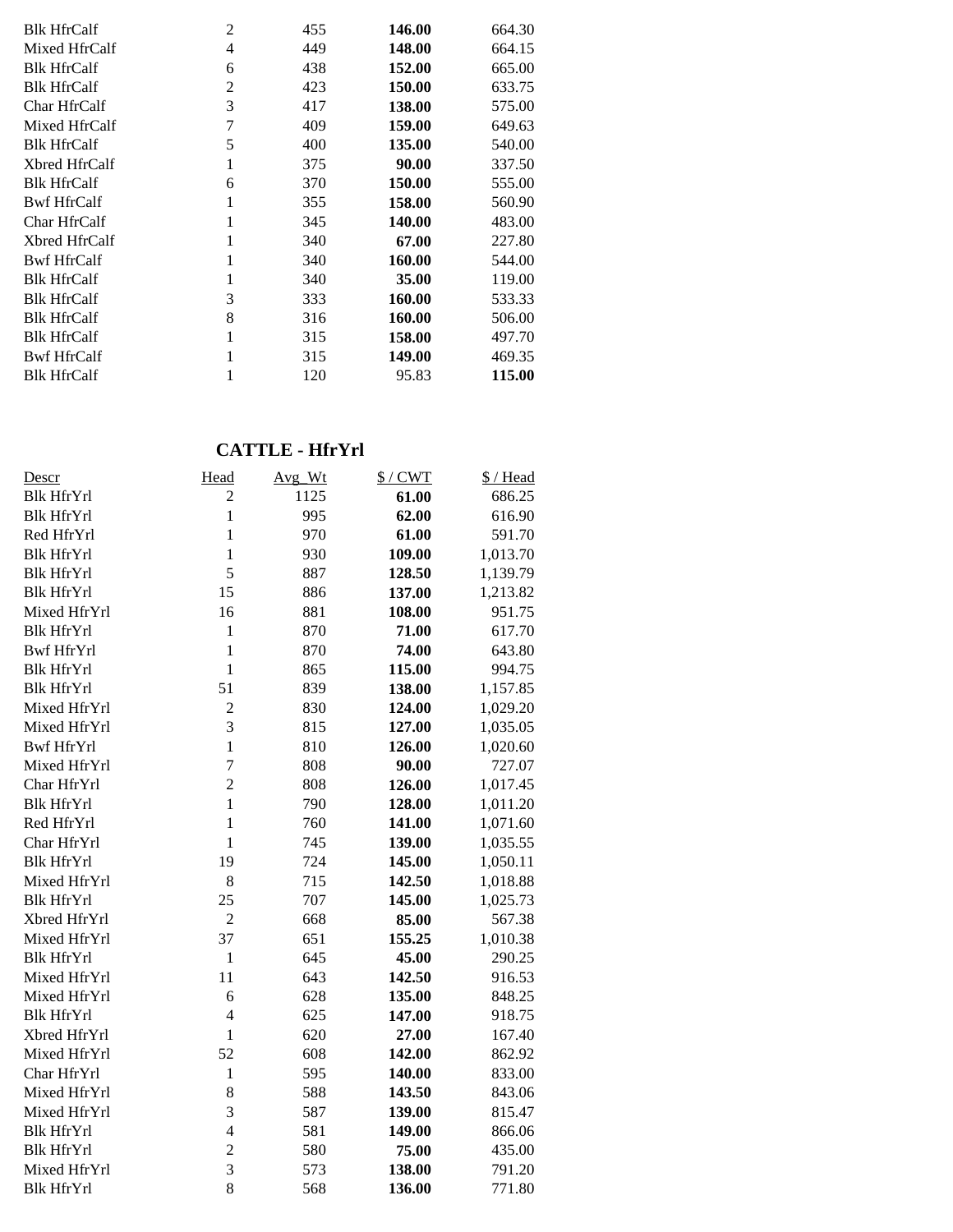| <b>Blk HfrYrl</b> | $\overline{2}$ | 545 | 126.00 | 686.70 |
|-------------------|----------------|-----|--------|--------|
| Xbred HfrYrl      | $\mathbf 1$    | 535 | 34.00  | 181.90 |
| Mixed HfrYrl      | 1              | 535 | 143.50 | 767.72 |
| <b>Blk HfrYrl</b> | 3              | 528 | 148.00 | 781.93 |
| <b>Blk HfrYrl</b> | 2              | 520 | 151.00 | 785.20 |
| <b>Blk HfrYrl</b> | 4              | 508 | 145.00 | 735.88 |
| <b>Blk HfrYrl</b> | 6              | 495 | 145.00 | 717.75 |
| <b>Blk HfrYrl</b> | 1              | 490 | 150.00 | 735.00 |
| <b>Blk HfrYrl</b> | 2              | 483 | 155.00 | 747.88 |
| <b>Blk HfrYrl</b> | 5              | 470 | 151.00 | 709.70 |
| <b>Blk HfrYrl</b> | 1              | 465 | 150.00 | 697.50 |
| Mixed HfrYrl      | 2              | 463 | 149.00 | 689.13 |
| <b>Blk HfrYrl</b> | 3              | 452 | 121.00 | 546.52 |
| Char HfrYrl       | 1              | 435 | 140.00 | 609.00 |
| Char HfrYrl       | 3              | 420 | 158.00 | 663.60 |
| Mixed HfrYrl      | 8              | 410 | 90.00  | 369.00 |
| <b>Blk HfrYrl</b> | 1              | 410 | 147.00 | 602.70 |
| <b>Blk HfrYrl</b> | 7              | 387 | 160.00 | 619.43 |
| Bwf HfrYrl        | $\overline{2}$ | 385 | 152.00 | 585.20 |
| Mixed HfrYrl      | 6              | 349 | 178.00 | 621.52 |
| Char HfrYrl       | 1              | 315 | 171.00 | 538.65 |
| Mixed HfrYrl      | 3              | 245 | 193.88 | 475.00 |

# **CATTLE - Pair**

| Descr            | Head | Avg Wt | S/CWT  | \$/Head  |
|------------------|------|--------|--------|----------|
| <b>Bwf PAIR</b>  |      | 1285   | 112.84 | 1,450.00 |
| <b>B</b> lk PAIR |      | 1255   | 97.61  | 1,225.00 |
| <b>BIK PAIR</b>  |      | 1100   | 100.00 | 1.100.00 |

#### **CATTLE - StrCalf**

| Descr                   | Head           | Avg Wt | $$/$ CWT | <u>S/Head</u> |
|-------------------------|----------------|--------|----------|---------------|
| <b>Blk StrCalf</b>      | 2              | 1130   | 49.50    | 559.35        |
| <b>Blk StrCalf</b>      | 1              | 940    | 101.00   | 949.40        |
| Mixed StrCalf           | 8              | 861    | 125.00   | 1,076.56      |
| <b>Blk StrCalf</b>      | $\mathbf{1}$   | 755    | 100.00   | 755.00        |
| Mixed StrCalf           | 8              | 749    | 129.00   | 965.89        |
| <b>Blk StrCalf</b>      | 5              | 721    | 137.00   | 987.77        |
| Mixed StrCalf           | 47             | 716    | 135.00   | 966.26        |
| <b>Blk StrCalf</b>      | $\mathbf{1}$   | 705    | 129.00   | 909.45        |
| <b>Red StrCalf</b>      | $\mathbf{1}$   | 705    | 130.00   | 916.50        |
| <b>Blk StrCalf</b>      | 3              | 692    | 135.00   | 933.75        |
| Red StrCalf             | 6              | 682    | 139.00   | 947.52        |
| <b>Blk StrCalf</b>      | $\mathbf 1$    | 680    | 135.00   | 918.00        |
| <b>Blk StrCalf</b>      | 20             | 665    | 139.00   | 924.35        |
| <b>Blk StrCalf</b>      | 1              | 660    | 140.00   | 924.00        |
| <b>Blk StrCalf</b>      | 5              | 659    | 141.00   | 929.19        |
| <b>Blk StrCalf</b>      | $\mathbf{1}$   | 640    | 21.00    | 134.40        |
| Char StrCalf            | 5              | 638    | 132.00   | 842.16        |
| Mixed StrCalf           | 17             | 637    | 143.00   | 910.99        |
| <b>Blk StrCalf</b>      | 77             | 632    | 149.00   | 941.41        |
| <b>Blk StrCalf</b>      | $\mathbf{1}$   | 630    | 134.00   | 844.20        |
| <b>Blk StrCalf</b>      | $\overline{4}$ | 630    | 144.00   | 907.20        |
| <b>Hereford StrCalf</b> | 1              | 615    | 110.00   | 676.50        |
| <b>Blk StrCalf</b>      | 103            | 609    | 163.85   | 998.37        |
| <b>Bwf StrCalf</b>      | 10             | 604    | 144.00   | 869.76        |
| <b>Blk StrCalf</b>      | 12             | 596    | 147.00   | 875.88        |
| Char StrCalf            | $\overline{4}$ | 593    | 142.00   | 841.35        |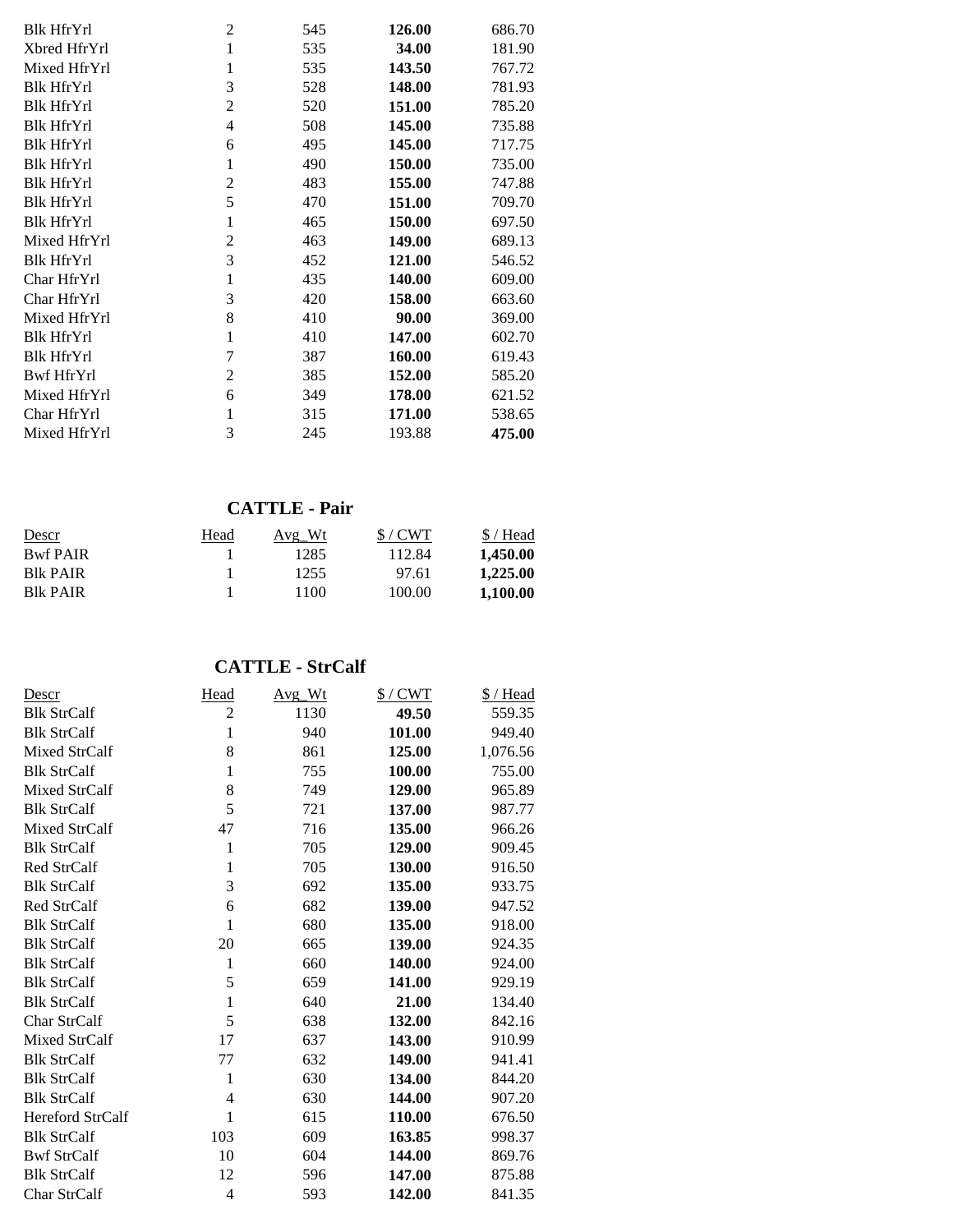| <b>Blk StrCalf</b>   | 9              | 584 | 132.00 | 770.73 |
|----------------------|----------------|-----|--------|--------|
| Mixed StrCalf        | 20             | 583 | 145.00 | 845.35 |
| <b>Blk StrCalf</b>   | 9              | 582 | 154.50 | 899.53 |
| <b>Blk StrCalf</b>   | 8              | 575 | 151.00 | 868.25 |
| Mixed StrCalf        | 8              | 570 | 150.00 | 855.00 |
| <b>Blk StrCalf</b>   | 13             | 558 | 150.00 | 837.69 |
| <b>Blk StrCalf</b>   | 9              | 552 | 155.00 | 855.08 |
| <b>Blk StrCalf</b>   | $\mathbf{1}$   | 550 | 160.00 | 880.00 |
| <b>Blk StrCalf</b>   | 8              | 544 | 147.00 | 799.31 |
| <b>Blk StrCalf</b>   | $\mathbf{1}$   | 540 | 142.00 | 766.80 |
| <b>Blk StrCalf</b>   | $\mathbf{1}$   | 540 | 157.00 | 847.80 |
| <b>Blk StrCalf</b>   | 48             | 533 | 163.00 | 867.98 |
| <b>Mixed StrCalf</b> | 10             | 520 | 161.00 | 836.40 |
| <b>Blk StrCalf</b>   | 3              | 512 | 154.00 | 787.97 |
| <b>Blk StrCalf</b>   | $\overline{4}$ | 501 | 166.00 | 832.08 |
| <b>Blk StrCalf</b>   | 16             | 497 | 166.00 | 824.81 |
| <b>Blk StrCalf</b>   | 8              | 495 | 170.00 | 841.50 |
| <b>Blk StrCalf</b>   | $\overline{4}$ | 486 | 160.00 | 778.00 |
| <b>Bwf StrCalf</b>   | $\overline{4}$ | 483 | 156.00 | 752.70 |
| <b>Blk StrCalf</b>   | $\mathbf 1$    | 480 | 167.00 | 801.60 |
| Mixed StrCalf        | 3              | 480 | 167.00 | 801.60 |
| Mixed StrCalf        | 3              | 478 | 130.00 | 621.83 |
| <b>Blk StrCalf</b>   | $\overline{c}$ | 475 | 170.00 | 807.50 |
| <b>Blk StrCalf</b>   | $\mathbf{1}$   | 475 | 105.00 | 498.75 |
| Char StrCalf         | $\mathbf{1}$   | 465 | 136.00 | 632.40 |
| <b>Blk StrCalf</b>   | $\mathbf{1}$   | 460 | 40.00  | 184.00 |
| <b>Blk StrCalf</b>   | $\mathbf 1$    | 450 | 168.00 | 756.00 |
| Mixed StrCalf        | 9              | 439 | 168.00 | 738.27 |
| <b>Blk StrCalf</b>   | 5              | 422 | 174.00 | 734.28 |
| Mixed StrCalf        | 5              | 405 | 167.00 | 676.35 |
| Mixed StrCalf        | 3              | 393 | 176.00 | 692.27 |
| <b>Blk StrCalf</b>   | $\mathbf{1}$   | 360 | 150.00 | 540.00 |
| <b>Blk StrCalf</b>   | $\mathbf{1}$   | 350 | 188.00 | 658.00 |
| <b>Blk StrCalf</b>   | 3              | 348 | 158.00 | 550.37 |
| <b>Bwf StrCalf</b>   | $\mathbf{1}$   | 335 | 195.00 | 653.25 |
| Char StrCalf         | $\mathbf{1}$   | 335 | 112.50 | 376.87 |
| <b>Blk StrCalf</b>   | 9              | 329 | 196.00 | 644.62 |
| <b>Blk StrCalf</b>   | $\mathbf{1}$   | 325 | 202.00 | 656.50 |
| Xbred StrCalf        | $\mathbf{1}$   | 280 | 125.00 | 350.00 |
| <b>Blk StrCalf</b>   | $\mathbf{1}$   | 260 | 211.54 | 550.00 |
| <b>Bwf StrCalf</b>   | $\mathbf{1}$   | 255 | 39.22  | 100.00 |

# **CATTLE - StrYrl**

| Descr             | Head           | $Avg_Wt$ | $$/$ CWT | $$/$ Head |
|-------------------|----------------|----------|----------|-----------|
| Xbred StrYrl      | 2              | 1215     | 85.00    | 1,032.75  |
| Mixed StrYrl      | 55             | 973      | 144.25   | 1,404.21  |
| Blk StrYrl        | 1              | 970      | 126.00   | 1,222.20  |
| Mixed StrYrl      | 2              | 953      | 118.00   | 1,123.95  |
| <b>Blk StrYrl</b> | $\overline{2}$ | 945      | 141.00   | 1,332.45  |
| Mixed StrYrl      | 3              | 943      | 145.00   | 1,367.83  |
| Blk StrYrl        | 1              | 895      | 123.00   | 1,100.85  |
| <b>Blk StrYrl</b> | 1              | 880      | 119.00   | 1,047.20  |
| Rwf StrYrl        |                | 875      | 100.00   | 875.00    |
| Mixed StrYrl      | 60             | 862      | 147.35   | 1,270.16  |
| Red StrYrl        | 1              | 860      | 117.00   | 1,006.20  |
| Mixed StrYrl      | 62             | 857      | 157.10   | 1,346.75  |
| <b>Blk StrYrl</b> | 5              | 852      | 121.00   | 1,030.92  |
| Mixed StrYrl      | 66             | 848      | 155.50   | 1,319.39  |
| Mixed StrYrl      | 64             | 846      | 156.85   | 1,327.34  |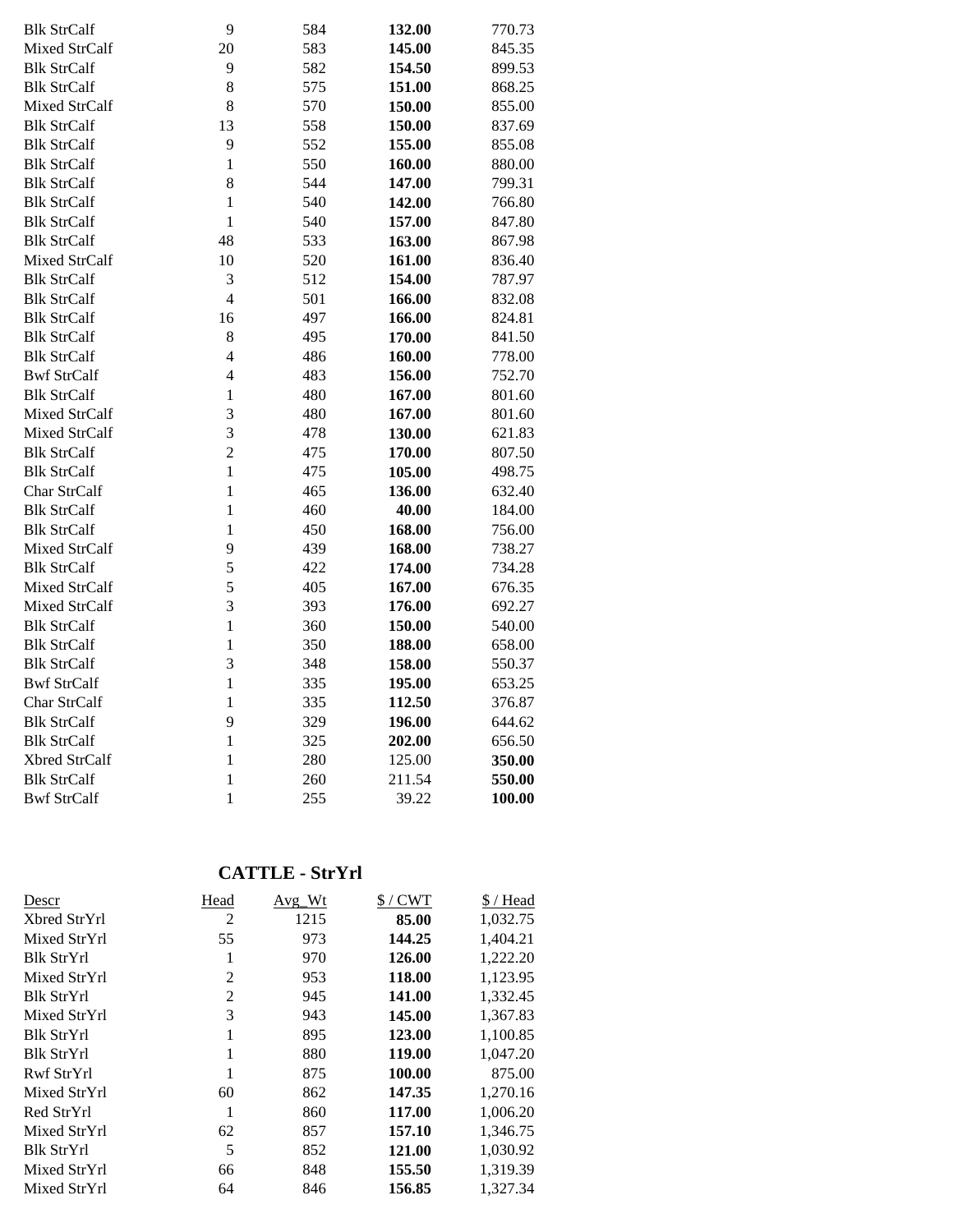| <b>Blk StrYrl</b> | 5                        | 844 | 100.00        | 844.00   |
|-------------------|--------------------------|-----|---------------|----------|
| Mixed StrYrl      | 65                       | 826 | 158.50        | 1,309.70 |
| Mixed StrYrl      | 23                       | 824 | 153.00        | 1,261.25 |
| Red StrYrl        | 1                        | 800 | 50.00         | 400.00   |
| <b>Blk StrYrl</b> | 31                       | 799 | 158.00        | 1,262.47 |
| Mixed StrYrl      | 27                       | 763 | 153.00        | 1,166.77 |
| <b>Blk StrYrl</b> | 3                        | 755 | 154.50        | 1,166.47 |
| Red StrYrl        | 3                        | 750 | 150.00        | 1,125.00 |
| Mixed StrYrl      | 8                        | 736 | 155.00        | 1,140.22 |
| Xbred StrYrl      | $\overline{c}$           | 730 | 40.00         | 292.00   |
| <b>Blk StrYrl</b> | $\mathbf{1}$             | 730 | 120.00        | 876.00   |
| <b>Blk StrYrl</b> | 41                       | 728 | 159.25        | 1,158.64 |
| <b>Blk StrYrl</b> | 11                       | 724 | 153.50        | 1,111.48 |
| <b>Blk StrYrl</b> | 3                        | 722 | 150.00        | 1,082.50 |
| <b>Blk StrYrl</b> | 3                        | 713 | 90.00         | 642.00   |
| Jersey StrYrl     | $\mathbf{1}$             | 710 | 30.00         | 213.00   |
| <b>Blk StrYrl</b> | $\overline{c}$           | 705 | 84.00         | 592.20   |
| Red StrYrl        | 9                        | 703 | 156.00        | 1,097.20 |
| Mixed StrYrl      | $\overline{4}$           | 703 | 138.00        | 969.45   |
| <b>Blk StrYrl</b> | 49                       | 699 | 168.00        | 1,174.63 |
| Mixed StrYrl      | 12                       | 698 | 156.00        | 1,088.10 |
| <b>Blk StrYrl</b> | 11                       | 696 | 144.00        | 1,002.11 |
| <b>Blk StrYrl</b> | $\mathbf{1}$             | 690 | 102.50        | 707.25   |
| <b>Blk StrYrl</b> | $\overline{4}$           | 684 | 144.00        | 984.60   |
| <b>Blk StrYrl</b> | $\mathbf{1}$             | 680 | 137.00        | 931.60   |
| Mixed StrYrl      | 10                       | 672 | 156.00        | 1,048.32 |
| <b>Blk StrYrl</b> | $\mathbf{1}$             | 650 | 110.00        | 715.00   |
| <b>Blk StrYrl</b> | 5                        | 631 | 25.00         | 157.75   |
| Mixed StrYrl      | 46                       | 622 | 156.00        | 969.91   |
| <b>Blk StrYrl</b> | 10                       | 615 | 155.00        | 953.25   |
| <b>Blk StrYrl</b> | 3                        | 615 | 156.00        | 959.40   |
| Char StrYrl       | $\overline{2}$           | 613 | 156.00        | 955.50   |
| <b>Blk StrYrl</b> | 6                        | 606 | 170.00        | 1,029.92 |
| <b>Blk StrYrl</b> | $\overline{4}$           | 600 | 149.00        | 894.00   |
| <b>Blk StrYrl</b> | 3                        | 597 | 142.00        | 847.27   |
| <b>Blk StrYrl</b> | $\overline{4}$           | 590 | 164.00        | 967.60   |
| <b>Blk StrYrl</b> | 1                        | 560 | <b>111.00</b> | 621.60   |
| Mixed StrYrl      | $\sqrt{ }$               | 551 | 154.00        | 848.10   |
| Mixed StrYrl      | $\overline{c}$           | 548 | 160.00        | 876.00   |
| <b>Blk StrYrl</b> | $\mathbf{1}$             | 540 | 12.00         | 64.80    |
| Mixed StrYrl      | 3                        | 540 | 169.00        | 912.60   |
| <b>Blk StrYrl</b> | 11                       | 540 | 171.00        | 922.62   |
| Xbred StrYrl      | 1                        | 520 | 40.00         | 208.00   |
| <b>Blk StrYrl</b> | $\overline{\mathcal{L}}$ | 504 | 159.00        | 800.96   |
| Mixed StrYrl      | $\boldsymbol{7}$         | 502 | 178.00        | 893.81   |
| Char StrYrl       | 3                        | 490 | 164.00        | 803.60   |
| <b>Blk StrYrl</b> | $\mathbf{1}$             | 485 | 166.00        | 805.10   |
| Xbred StrYrl      | $\overline{2}$           | 480 | 60.00         | 288.00   |
| Mixed StrYrl      | $\overline{7}$           | 469 | 123.00        | 576.34   |
| <b>Blk StrYrl</b> | 5                        | 441 | 180.00        | 793.80   |
| <b>Blk StrYrl</b> | 10                       | 397 | 176.00        | 698.72   |
| <b>Blk StrYrl</b> | $\mathbf{1}$             | 390 | 186.00        | 725.40   |
| <b>Blk StrYrl</b> | $\overline{4}$           | 380 | 207.00        | 786.60   |
| <b>Blk StrYrl</b> | $\mathbf{1}$             | 365 | 181.00        | 660.65   |
| Char StrYrl       | $\overline{c}$           | 348 | 195.00        | 677.63   |
| <b>Blk StrYrl</b> | $\overline{c}$           | 318 | 200.00        | 635.00   |
| Char StrYrl       | 3                        | 315 | 202.00        | 636.30   |
| <b>Blk StrYrl</b> | $\mathbf{1}$             | 290 | 60.34         | 175.00   |